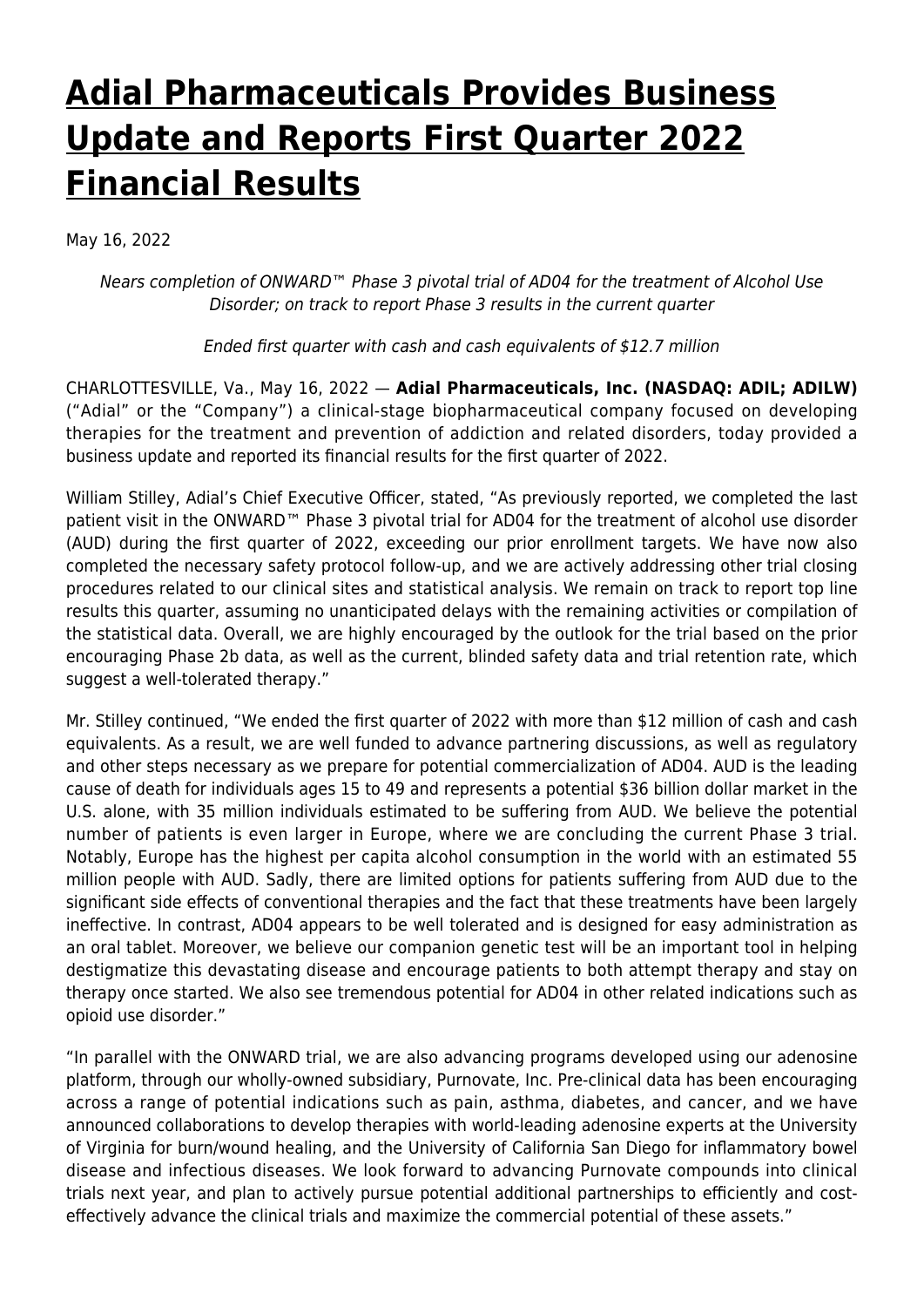### **First Quarter 2022 Financial Results**

- Cash Position: As of March 31, 2022, cash and cash equivalents were \$12.7 million as compared to \$6.1 million as of December 31, 2021.
- Research and Development expenses decreased by \$1.5 million to \$0.6 million for first quarter of 2022 as compared to \$2.1 million in the first quarter of 2021. The decrease was driven by lower costs related to our ONWARD Phase 3 trial as it neared completion.
- General and Administration expenses decreased by \$0.3 million to \$2.4 million for the first quarter of 2022 as compared to \$2.8 million in the first quarter of 2021.
- Net Loss was \$2.9 million for the first quarter of 2022 as compared to a net loss of \$4.8 million in the first quarter of 2021. Net loss per share for the first quarter of 2022 was \$0.13, compared to a net loss of \$0.30 per share in the first quarter of 2021.

# **Other recent business highlights**

- Adial received a Notice of Allowance on its U.S. Patent for the Treatment for Opioid Use Disorder, using AD04. This patent application covers the treatment of patients with a specific genetic biomarker for the serotonin-3 receptor.
- Purnovate announced positive in vivo data for PNV-5032, as a potential treatment for asthma. PNV-5032 demonstrated a significant inhibition of pulmonary flow resistance, which is a measure of asthmatic response, in an in vivo model.
- Purnovate entered into a research collaboration agreement with the [University of California San](https://www.globenewswire.com/Tracker?data=b2qkWtG-NRo-dFLhmALan-69kfDqjtjJQDRDQn_HSW18ovyWP38lWjv5-PrDGXsDN2rTtFC1j7HV8wwsBHrwc8MkK93qlKZ6dydsTpa99Us=) [Diego](https://www.globenewswire.com/Tracker?data=b2qkWtG-NRo-dFLhmALan-69kfDqjtjJQDRDQn_HSW18ovyWP38lWjv5-PrDGXsDN2rTtFC1j7HV8wwsBHrwc8MkK93qlKZ6dydsTpa99Us=) to further evaluate the Company's proprietary adenosine analogs as a potential treatment for inflammatory diseases, including inflammatory bowel disease and infectious diseases.
- Adial held a meeting and has been in communication with the Finnish Medicines Agency (FIMEA) regarding finalizing the statistical analysis plan and protocol for the ONWARD trial. FIMEA was chosen by the Company as the lead regulatory agency for ONWARD due to their experience in the field of AUD. As previously stated, the primary endpoint is reduction of heavy drinking days in the last two months of the trial as compared to baseline. Secondary endpoints include reduction of total alcohol consumed and change in depression as measured by the Patient Health Questionnaire-9, a widely accepted tool to measure for depression. The Company submitted a protocol amendment to comply with the guidance from FIMEA.
- In 2021, Adial received its first patent for the genetic test to identify patients for treatment of AD04. This test is expected to be a "companion diagnostic test," meaning it would receive approval contemporaneous with AD04, assuming approval, and would also be a profit center for the Company. As previously, reported, we believe the potential total market for the test in the U.S. to be over \$80 billion.

# **About Adial Pharmaceuticals, Inc.**

Adial Pharmaceuticals is a clinical-stage biopharmaceutical company focused on the development of treatments for addictions. The Company's lead investigational new drug product, AD04, is a genetically targeted, serotonin-3 receptor antagonist, therapeutic agent for the treatment of Alcohol Use Disorder (AUD) and is currently being investigated in the Company's landmark ONWARD™ pivotal Phase 3 clinical trial for the potential treatment of AUD in subjects with certain target genotypes, which are to be identified using the Company's proprietary companion diagnostic genetic test. A Phase 2b clinical trial of AD04 for the treatment of AUD showed promising results in reducing frequency of drinking, quantity of drinking and heavy drinking (all with statistical significance), and no overt safety concerns (there were no statistically significant serious adverse events reported). AD04 is also believed to have the potential to treat other addictive disorders such as Opioid Use Disorder, gambling, and obesity. The Company is also developing adenosine analogs for the treatment of pain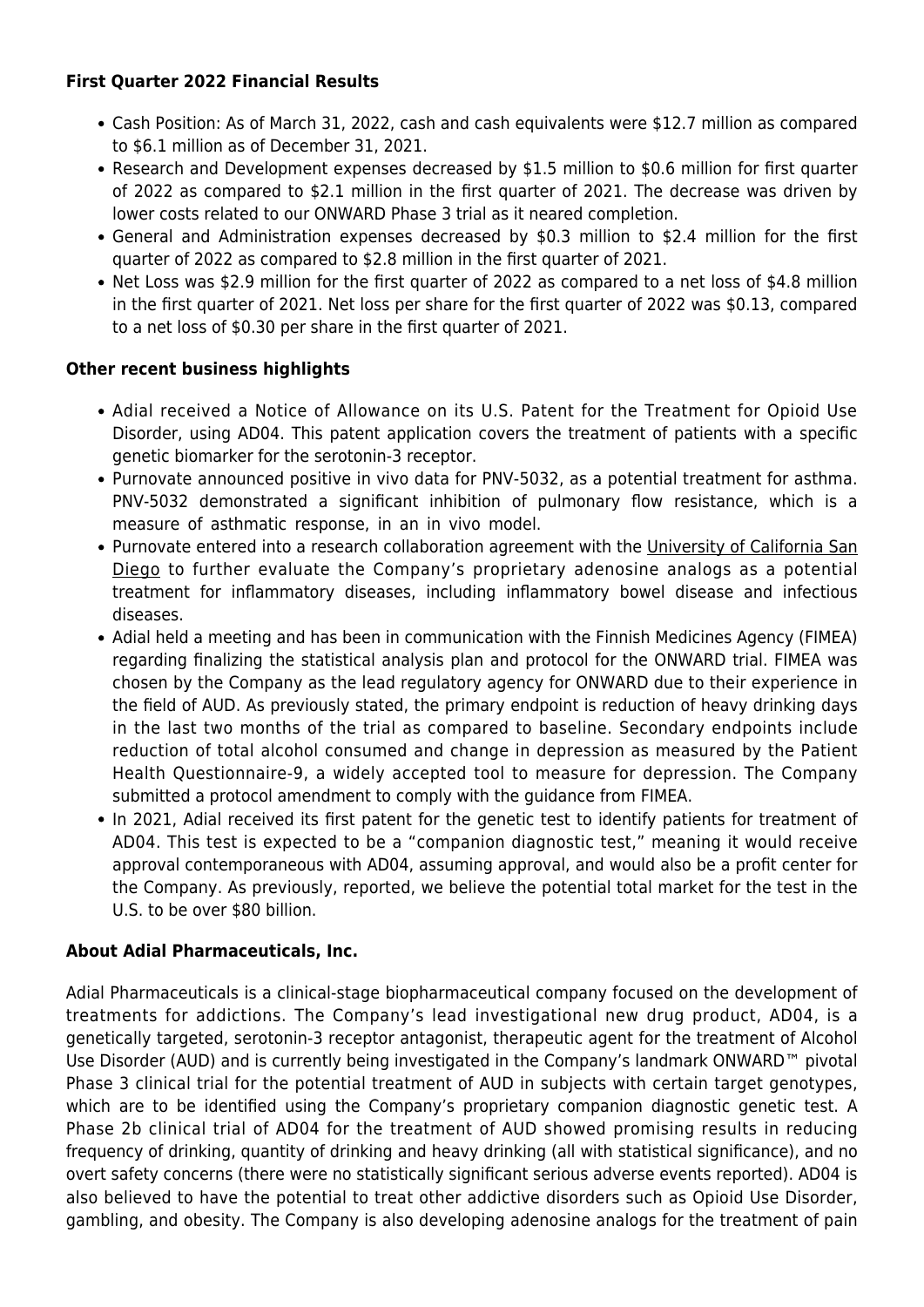and other disorders through its wholly owned subsidiary, Purnovate, Inc. Additional information is available at [www.adial.com](https://www.globenewswire.com/Tracker?data=BpxzwYTwZhSAdVzYdua3D8B-CpEy4sm6eHlh7cClN4y1qS6aeBhNqhv7M2mkNekcFX8gwhEz-c92vRt7ldKFiA==).

### **About Purnovate, Inc.**

Purnovate, Inc., a wholly owned subsidiary of Adial Pharmaceuticals, Inc., is a pharmaceutical development and chemistry company focused on inventing and developing selective, potent, stable, and soluble drug candidates targeting the adenosine receptors to treat diseases and disorders such as pain, asthma, cancer, diabetes, non-alcoholic steatohepatitis (NASH), and inflammatory diseases and disorders such as burn/wound healing, inflammatory bowel disorder and infectious disease.

### **Forward Looking Statements**

This communication contains certain "forward-looking statements" within the meaning of the U.S. federal securities laws. Such statements are based upon various facts and derived utilizing numerous important assumptions and are subject to known and unknown risks, uncertainties and other factors that may cause actual results, performance or achievements to be materially different from any future results, performance or achievements expressed or implied by such forward-looking statements. Statements preceded by, followed by or that otherwise include the words "believes," "expects," "anticipates," "intends," "projects," "estimates," "plans" and similar expressions or future or conditional verbs such as "will," "should," "would," "may" and "could" are generally forwardlooking in nature and not historical facts, although not all forward-looking statements include the foregoing. The forward-looking statements include statements regarding remaining on track to report top line results for the ONWARD™ Phase 3 pivotal trial for AD04 this quarter, the outlook for the trial suggesting a well-tolerated therapy, AUD representing a \$36 billion dollar market in the U.S. alone with 35 million individuals suffering from AUD, the potential number of patients being even larger in Europe, Europe having 55 million people with AUD, AD04 appearing to be well tolerated, the Company's companion genetic test being an important tool in helping destigmatize AUD and encourage patients to both attempt therapy and stay on therapy once started, the potential for AD04 in other related indications, advancing Purnovate compounds into clinical trials next year, pursuing potential additional partnerships to efficiently and cost-effectively advance the clinical trials and maximize the commercial potential of the Purnovate assets, the Company's patent for the genetic test to identify patients for treatment of AD04 receiving approval contemporaneous with AD04 and being a profit center for the Company, the potential total market for the test in the U.S. being over \$80 billion and the potential of AD04 to treat other addictive disorders such as opioid use disorder, gambling, and obesity. Any forward-looking statements included herein reflect our current views, and they involve certain risks and uncertainties, including, among others, our ability to complete clinical trials on time and achieve desired results and benefits as expected, our ability to obtain regulatory approvals for commercialization of product candidates or to comply with ongoing regulatory requirements, regulatory limitations relating to our ability to promote or commercialize our product candidates for specific indications, acceptance of our product candidates in the marketplace and the successful development, marketing or sale of our products, our ability to maintain our license agreements, the continued maintenance and growth of our patent estate, our ability to establish and maintain collaborations, our ability to obtain or maintain the capital or grants necessary to fund our research and development activities, and our ability to retain our key employees or maintain our Nasdaq listing. These risks should not be construed as exhaustive and should be read together with the other cautionary statement included in our Annual Report on Form 10-K for the year ended December 31, 2021, subsequent Quarterly Reports on Form 10-Q and current reports on Form 8-K filed with the Securities and Exchange Commission. Any forward-looking statement speaks only as of the date on which it was initially made. We undertake no obligation to publicly update or revise any forward-looking statement, whether as a result of new information, future events, changed circumstances or otherwise, unless required by law.